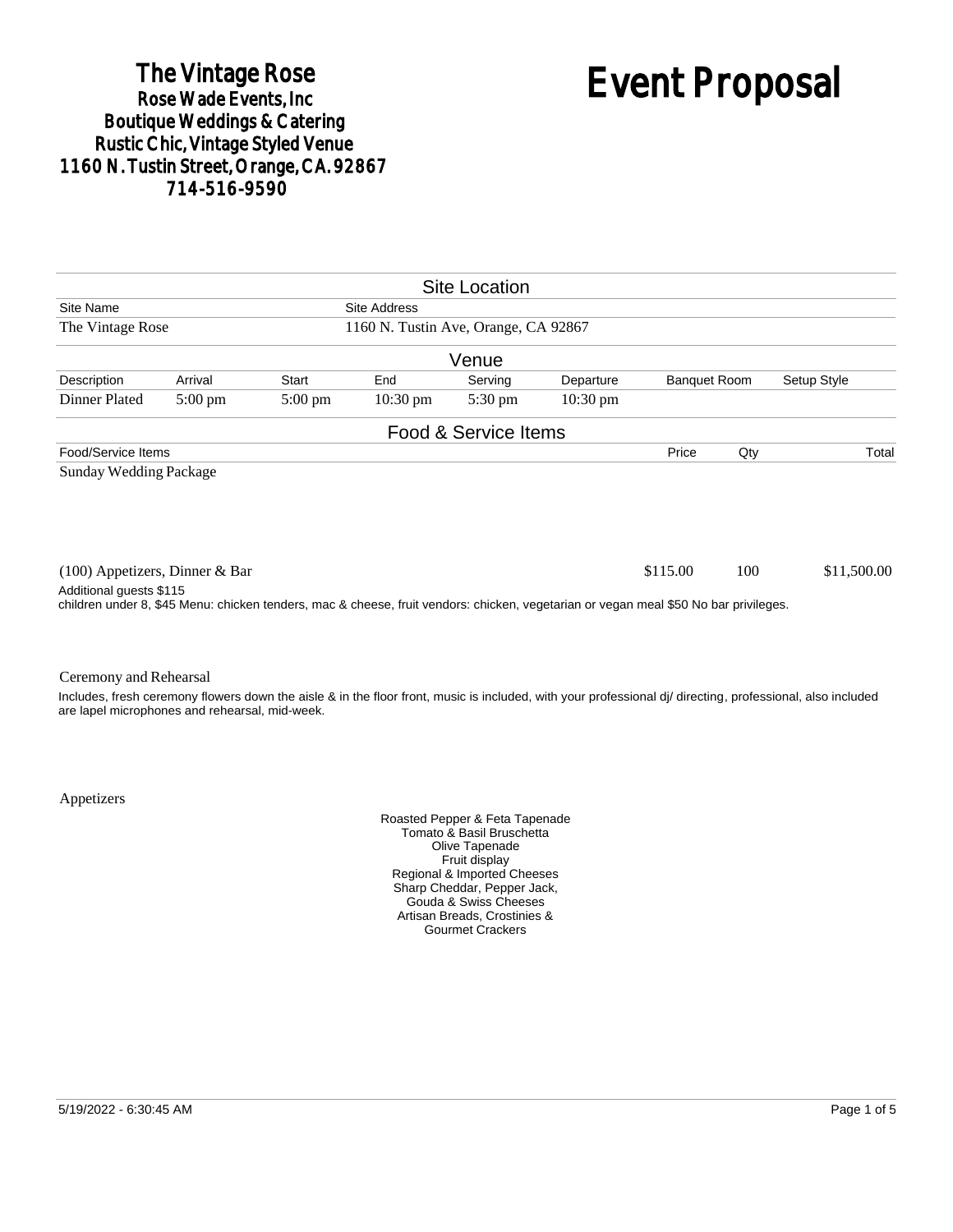Two Course Sit Down Dinner

Select One Gourmet Salad

Spinach & Berries Candied Walnuts, Gorgonzola & Balsamic Vinaigrette Classic Caesar Shaved Parmesean, Garlic Croutons, Crostini & Bruschetta Italian Wedge Romaine, Olives, Garbanzo Beans, Red Onion & Feta, Italian Dressing

Main Entrees

Three Proteins Chicken, Beef, Fish, Choice to serve Vegetarian, Vegan or Gluten Free Options four guests.

Couple select the style of protein served at our tasting event. Your guests will have one choice of protein to enjoy.

Rosemary Garlic Chicken Grilled with Garlic & Lemon Beurre Blanc Chicken Breast Marsala Wild Mushroom in Marsala Wine Sauce Parmesan Crusted Chicken Tuscan Tomatoes with Asiago Cream Cilantro Chicken In Chipotle Cream Sauce

Hanger Steak Served with Brazilian Chimichurri Braised Beef Bourguignon With Onions & Baby Carrots Steak Gorgonzola In Cabernet Reduction topped with Gorgonzola Crust

> Poached Salmon In Cream Dill Roasted Salmon Honey Ginger Glaze

Accompaniments Wild Rice Pilaf Garlic Mashed Potatoes Parsley French Potatoes Glazed Baby Carrots Vegetable Ratatouille Summer Vegetables Served with Artisan Breads & Butter

Full Bar 4 Hours

#### Beer:

Corona, Pacifico, Dos Equis Lager, Heineken, Lagunitas IPA, Sam Adam's, Blue Moon, Fat Tire, Coors Light, Bud Light, Goose Is land IPA, Shock Top, Ace Hard Cider, O'Douls

On Tap On: Six beers on Tap: Una Mas, , Stella Artois, Space Dust Kölsch Beer, Cali Blood Orange & Hoegaarden - we change selections by season.

Wine: Sonoma County house wines, Merlot, Cabernet Savignon, Pinot Noir, Chardonnay & Pinot Grigio, Sparkling Wine and Apple Cider, Pink Champagne

#### Mixed Drinks:

Jack & Coke, Seven/Seven, Lime Margarita, Rum & Coke, Jameson Ginger, Gin & Tonic, Vodka Soda, Madori Sour, Mimosa, Baileys & Coffee, Screwdriver, Tequila Sunrise, Vodka Cranberry, Captain & Coke, Malibu Pinneaple.

Mocktail Bar Non-Alcoholic Drinks

5/19/2022 - 6:30:45 AM Page 2 of 5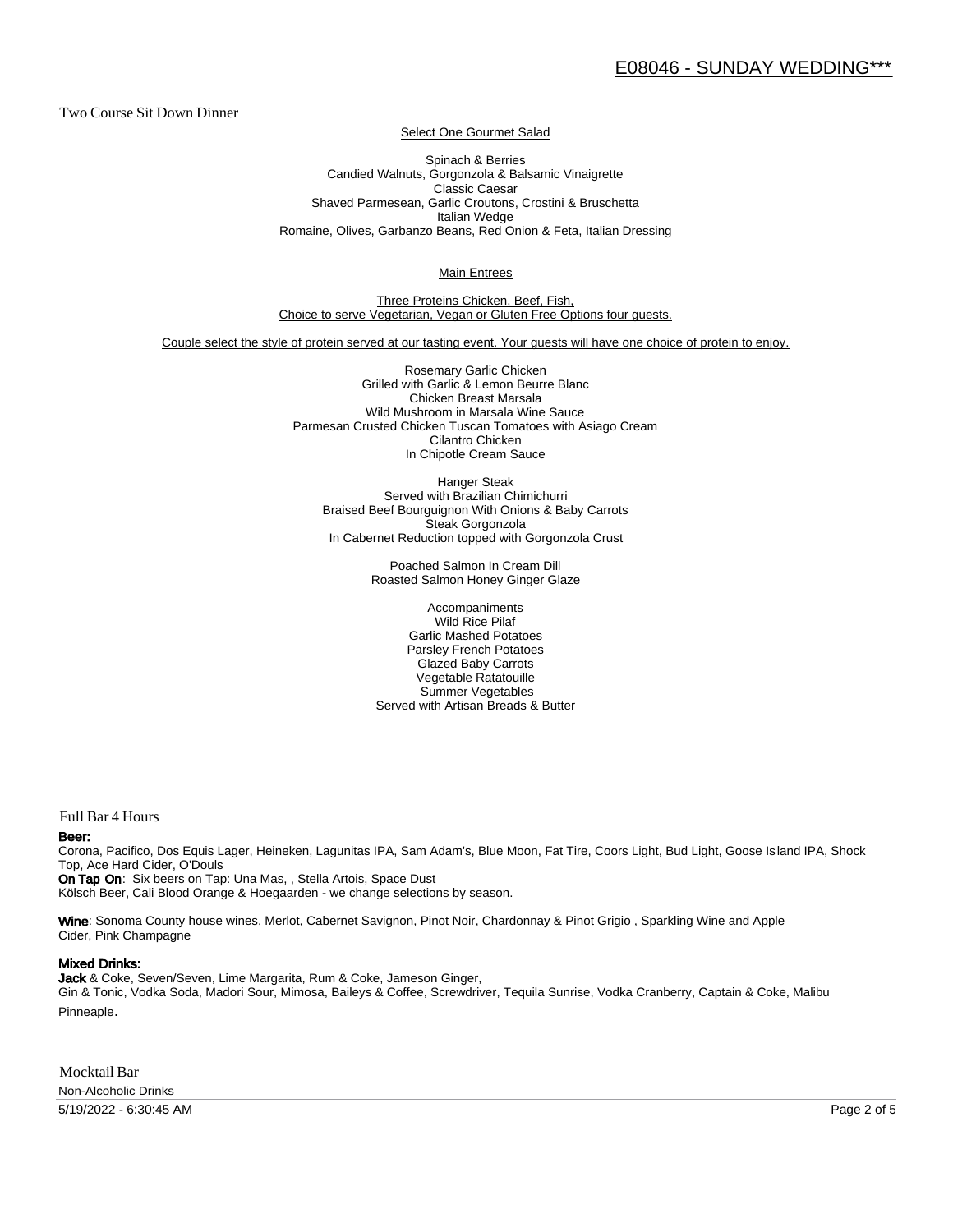# E08046 - SUNDAY WEDDING\*\*\*

Sparkling Cider Roy Rogers Shirley Temple Orange Spritzer Orange Juice Cranberry Juice Coke, Diet Coke, Sprite

Champagne & Wall Wall

Our amazing bar starts at the awesome champagne wall!! Beautiful display of champagne, pink Champagne, White Wine, Rosé, Red Wine & a beautiful OMBRÉ look

Donut Wall with Donuts

Champagne or Cider Toast

Fresh Flowers

Fresh beautiful flowers in white and greenery.

Gourmet Coffee & Hot Tea

#### Citrus Infused Water & Tropical Ice Tea

#### China, Flatware & Stemware

To style your tables, your choice of: Classic White China, Vintage Style China Gold, or Silver Flatware option Water Goblet in Clear, Pink, Navy Blue, Vintage, Blue or Clear Mason Jar Champagne Glasses, Wine Glasses & Bar ware

Chargers gold or silver

Farm Tables wooden farm tables

Reception Chairs

Runners & Napkins choice of available chiffon runners & a large variety of napkin colors! We can help you customize your tablescape!!

Sign In Table vintage desk or table

Escort Card Boards beautiful frame attached to the wall with greenery and wire to hang your escort cards.

### Table Numbers

5/19/2022 - 6:30:45 AM Page 3 of 5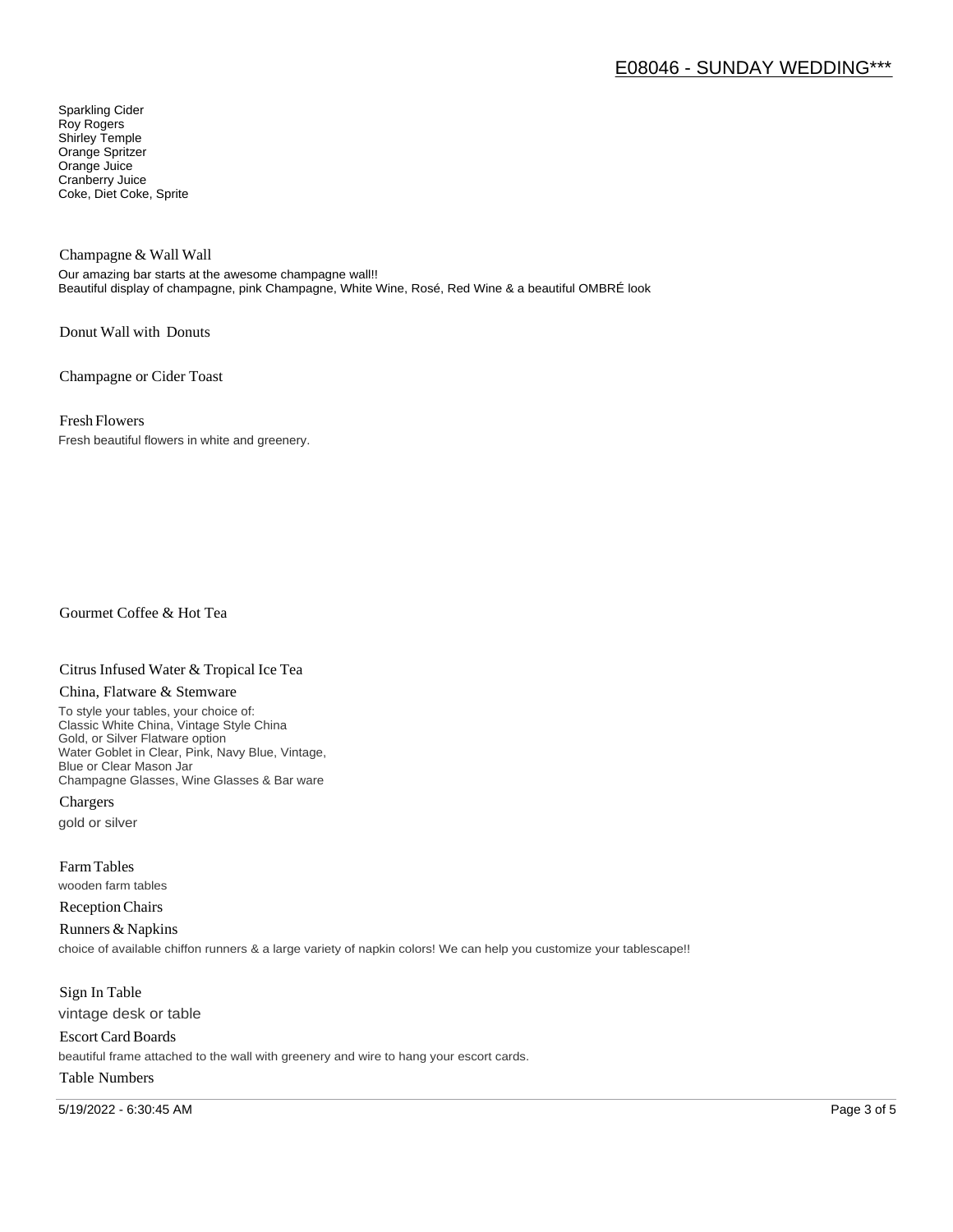You may use our table numbers, pretty and elegant. Or you may bring your own

D.J. & M.C.

Exclusive D.J./M.C.

Personalized Music Meetings & Tailored Made Selection to meet your event needs

Surround Sound & Microphones

Digital Photo Booth included

Video & Screen included

if you decide to show a video or pictures, we got you! we have the equipment! bring in your media !!

#### Month of Wedding Coordinator

Coordinator will coordinate efforts with all vendors contracted for wedding. Coordinator will work closely with all vendors, D.J., Photographer,

Coordinator will make a detailed wedding day schedule/ timeline with the wedding couple for the rehearsal, ceremony and reception and all vendors arrival & departure times. Vendors will receive a copy and explanation of final plan one week prior to the wedding date. Will serve as the point person for every vendor. She directs the event from start to finish.

Will make sure set-up/décor for ceremony and reception is according to couples specifications the day of the wedding. .Supervision of reception events, such as cake cutting, (working with photographer, D.J., Caterers) to cut the cake, throw the garter/bouquet and ease couple into dancing so that each event flows smoothly.

Will assure that all guest management is provided including reserved and assigned seating. Coordinator will organize and instruct processional line-up and space wedding party on aisle accordingly. Wedding coordinator will instruct ushers on greeting guests and escorting procedures. The wedding coordinator will have a kit with pins, safety pins and other necessities, should there be a need for them. The wedding coordinator will keep marriage license/ketuba, ring box and miscellaneous items for wedding couple and bridal party. The wedding coordinator will help gather up items such as gifts and work with designated family member to give items at the end of the night. Day of Services available six weeks before wedding day by appointment..

The Suite

We welcome the bride  $&$  team bride with champagne, mimosas, freshly brewed coffee and provide after ceremony appetizers Bridal space has private power room, lots of light, and wall mirrors **available 1 1/2 hours before and until end of event** 

Groom Pub -

Cool cave with a cigar bar feel, pool table, comfortable chairs & sofas, built in bar, satellite t.v. Serving Kolsch Beer on tap private restroom, and a great space for pictures!!! **available 1 1/2 before ceremony Pub closes at the start of ceremony**

| $(1)$ Security       | \$500.00   | \$500.00   |
|----------------------|------------|------------|
| (1) The Vintage Rose | \$3,000.00 | \$3,000.00 |

## Special Requests